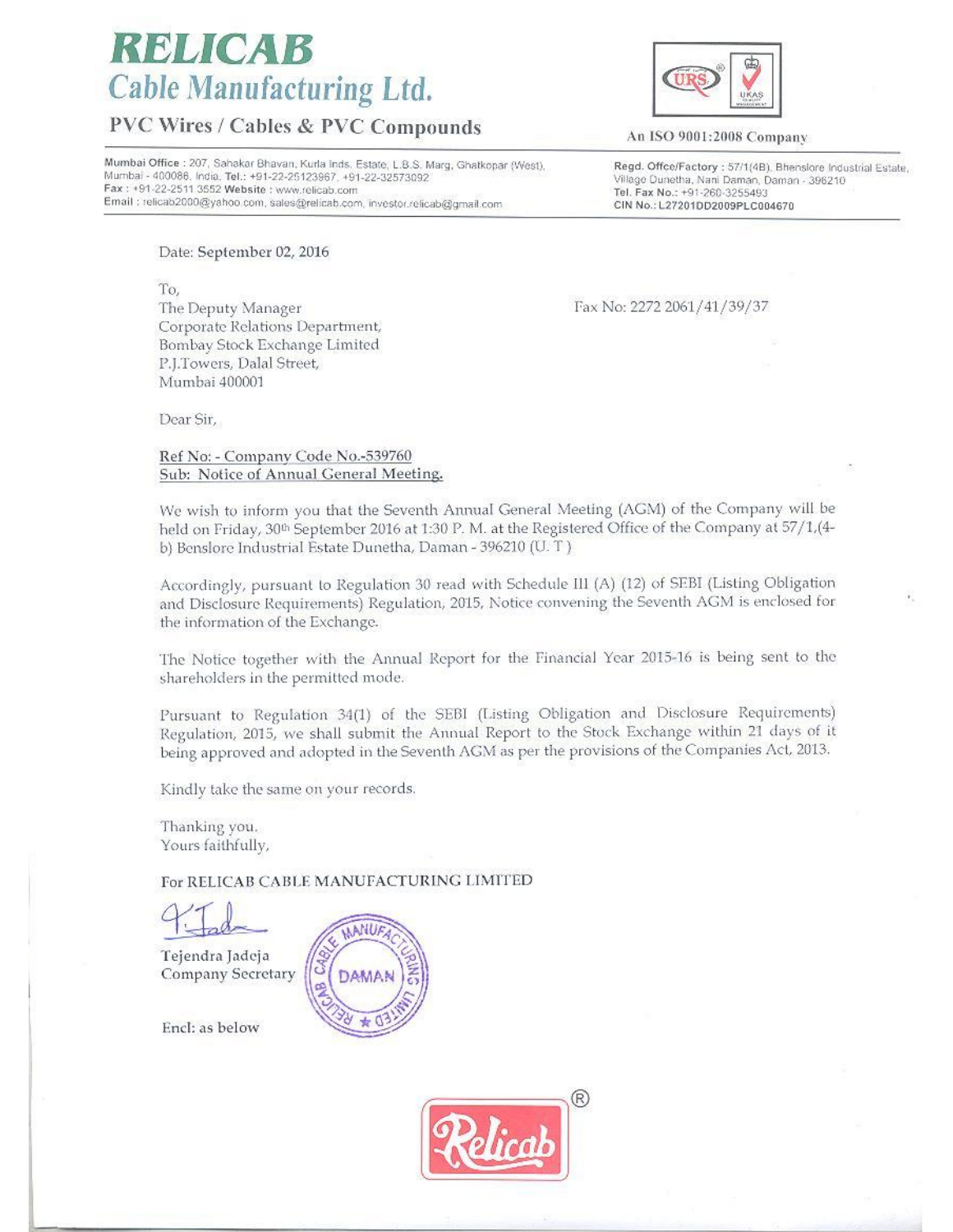### **NOTICE**

NOTICE is hereby given that the Seventh Annual General Meeting of the Members of **Relicab Cable Manufacturing Limited** will be held on Friday**, 30th September 2016 at 1.30 p.m.** at the Registered office of the Company (57/1,(4-b) Benslore Industrial Estate Dunetha, Daman - 396210 (U. T )) to transact the following business:

#### **ORDINARY BUSINESS:**

- 1. To receive, consider, approve and adopt the Audited Financial Statement comprising of Balance Sheet as at  $31<sup>st</sup>$  March 2016, Profit and Loss Account (Statement of Profit and Loss) for the year ended on that date, Cash Flow Statement and the Notes together with the Reports of the Directors and Auditor thereon.
- 2. To appoint a Director in place of Mr. Parag Shah (DIN: 02485384) who retires by rotation under the applicable provisions of the Companies Act, 2013 and being eligible, offered himself for re-appointment
- 3. To consider and if thought fit, to pass with or without modification(s), the following resolution as an **Ordinary Resolution:**

**"RESOLVED THAT** pursuant to Section 139(1) and other applicable provisions, if any, of the Companies Act, 2013, read with the Companies (Audit and Auditors) Rules, 2014 (including any statutory modifications or re-enactment thereof for the time being in force), appointment of M/s. A. B. Modi & Associates, Chartered Accountants, Mumbai (Registration No. 104673W) who were appointed as Statutory Auditors of the Company to hold office until the conclusion of the ensuing Annual General Meeting, be and are hereby appointed as Statutory Auditors of the Company to hold office for the period of 5 (five) years from the conclusion of this Annual General Meeting until the conclusion of the 6<sup>th</sup> Annual General Meeting, to examine and audit the accounts of the Company for the financial year 2016-17, 2017-18, 2018-19, 2019-20 and 2020-21 at such remuneration as may be mutually agreed upon between the Board of Directors of the Company and the Auditors plus reimbursement of out of pocket expenses and applicable taxes."

#### **SPECIAL BUSINESS:**

4. To consider and if thought fit, to pass with or without modification(s), the following resolution as an **Special Resolution:**

**"RESOLVED THAT** pursuant to Section 94(1) of the Companies Act, 2013, ('the Act'), the registers required to be kept and maintained by a Company under Section 88 of the Act such as the Register of Members and Index of Members and other related documents including copies of the annual return filed under Section 92 of the Act, shall be kept at the premises of the Company's Mumbai Office, at 207, Sahakar Bhavan, Kurla Inds. Estate, L.B.S. Marg, Ghatkopar (West), Mumbai-400086, Maharashtra.

**RESOLVED FURTHER THAT** the Register of Members and Index of Members and other related documents including copies of the annual return etc. shall be kept at the premises of the Company's Mumbai Office so long as the Company does not pass any other resolution in this regard."

> **By Order of the Board of Directors For Relicab Cable Manufacturing Limited**

**Date: August 30, 2016** 

 **Suhir Shah Place: Mumbai Managing Director & CFO**

#### **Registered Office:**

57/1, (4-B) Benslore Industrial Estate Dunetha, Daman - 396210 (U. T) **CIN**: U27201DD2009PLC004670

#### **NOTES:**

1. A MEMBER ENTITLED TO ATTEND AND VOTE AT THE MEETING IS ENTITLED TO APPOINT A PROXY TO ATTEND AND VOTE INSTEAD OF HIMSELF AND THE PROXY NEED NOT BE A MEMBER OF THE COMPANY. THE PROXY TO BE EFFECTIVE SHOULD BE LODGED AT THE REGISTERED OFFICE OF THE COMPANY NOT LATER THAN 48 HOURS BEFORE THE COMMENCEMENT OF THE MEETING.

A person can act as proxy on behalf of members not exceeding fifty (50) and holding in the aggregate not more than ten percent of the total share capital of the Company. A member holding more than ten percent of the total share capital of the Company carrying voting rights may appoint a single person as proxy and such person shall not act as a proxy for any other

3 |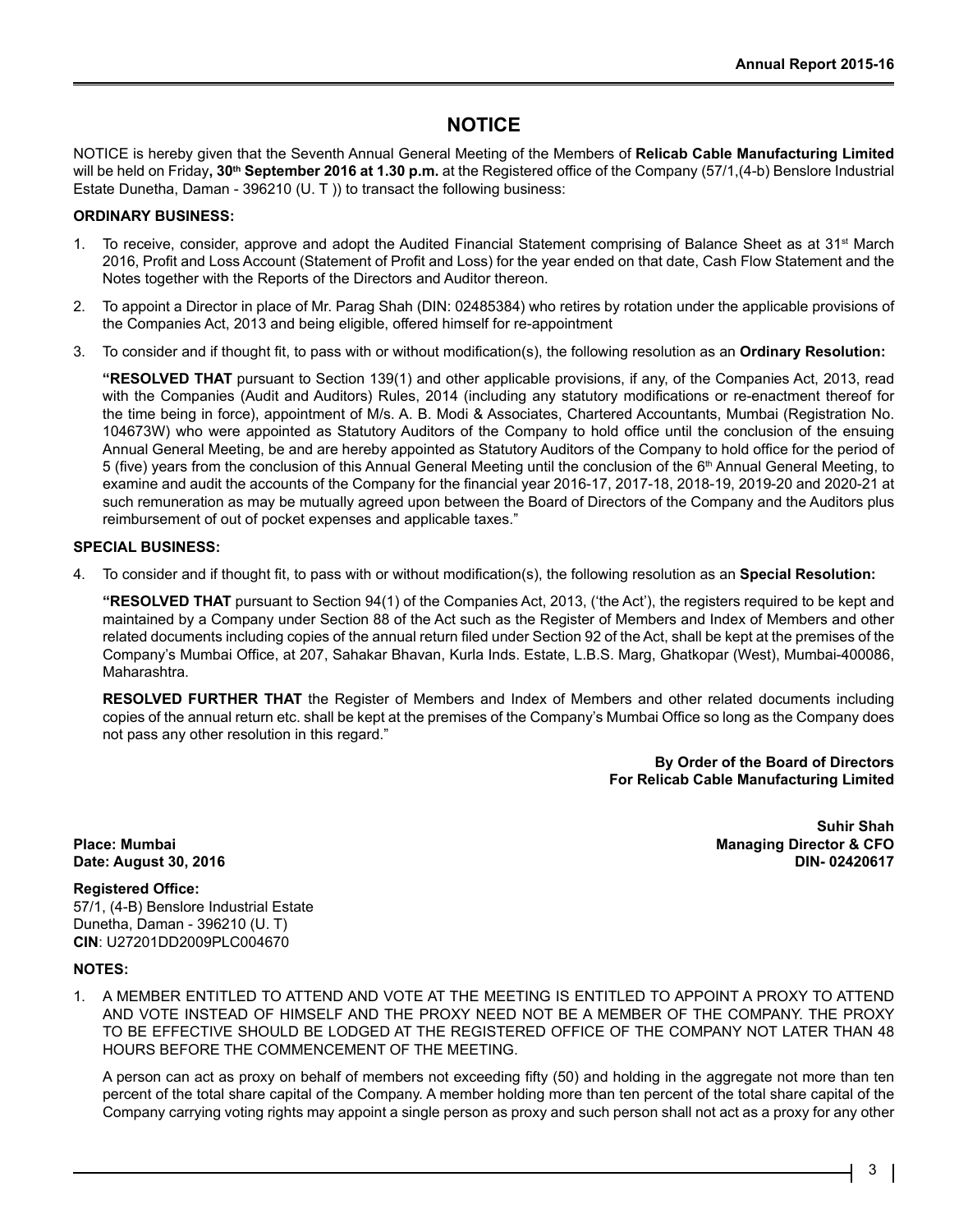person or shareholder.

- 2. The Explanatory Statement pursuant to Section 102 of the Companies Act, 2013, in respect of the Special Business is annexed hereto and forms part of the Notice.
- 3. The Register of Members and the Share Transfer Books of the Company will remain closed from Saturday, 24<sup>th</sup> September 2016 to Friday, 30<sup>th</sup> September 2016 (both days inclusive)
- 4. The Notice of the AGM along with the Annual Report 2015-16 is being sent by electronic mode to those Members whose e-mail addressed are registered with the Company/Depositories, unless any Member has requested for a physical copy of the same. For Members who have not registered their e-mail addresses, physical copies are being sent by the permitted mode. A copy of the notice of the AGM along with the Annual Report is also available for download on the website of the Company www.relicab.com. To support the 'Green Initiative' members who have not registered their e-mail addresses are requested to register the same with the Company's registrar and transfer agents, M/s. Sharex Dynamic (India) Private Limited/Depositories.
- 5. In case of joint holders attending the Meeting, only such joint holder who is higher in the order of names will be entitled to vote.
- 6. Corporate Members intending to send their authorized representatives to attend the meeting pursuant to Section 113 are requested to send a certified true copy of the Board Resolution authorizing their representative to attend and vote on their behalf at the meeting.
- 7. SEBI has mandated the submission of Permanent Account Number (PAN) by every participant in Securities Market. Members holding shares in electronic forms are therefore, requested to submit their PAN to the Depository participants with whom they maintain their demat accounts. Members holding shares in physical form should submit their PAN to the Company/Registrar and Transfer Agent, M/s. Sharex Dynamic (India) Private Limited
- 8. All the Members are requested to
	- i. Intimate immediately any change in their address to Company's Registrar and Share Transfer Agent

**M/s. Sharex Dynamic (India) Private Limited** Unit No.1, Luthra Industrial Premises, Safed Pool Andheri Kurla Road, Andheri East, Mumbai-400072 Tel. No.: 2851 5606/ 5644/ 6338, Fax No.: 28512885 Email: sharexindia@vsnl.com, Web: www.sharexindia.com

- ii. Send all correspondence relating to transfer and transmission of shares to Registrar and Share Transfer Agent and not to the Company.
- iii. Quote their Folio No./Client ID No. in their correspondence with the Registrar and Share Transfer Agent.
- iv. Send their queries relating to accounts and operations of the Company at least 10 days in advance so that required information can be made available at the meeting.
- v. Intimate Registrar And Share Transfer Agent M/s. Sharex Dynamic (India) Private Limited for consolidation of folios, in case having more than one folio.
- vi. Bring their copies of annual report and attendance slip with them at the meeting.
- vii. Members/Proxies should bring Entrance Pass duly filled for attending the meeting.
- 9. All documents referred to in the accompanying notice are open for inspection at the registered office of the Company on all working days, except Sunday during business hours.
- 10. Members holding shares in dematerialized form are requested to intimate all changes pertaining to their registered e-mail id, bank details, NECS, mandates, nominations, power of attorney etc. to their Depository Participants. Changes intimated to the Depository Participants will then be automatically reflected in the Company's records which will help the Company and its Registrar and Share Transfer Agent M/s. Sharex Dynamic (India) Private Limited, to provide efficient and better service to the members. Members holding shares in physical form if any are requested to advice such changes to the Company's Registrar and Share Transfer Agent M/s. Sharex Dynamic (India) Private Limited.
- 11. Map of the venue of the AGM is given at the end of the Annual Report.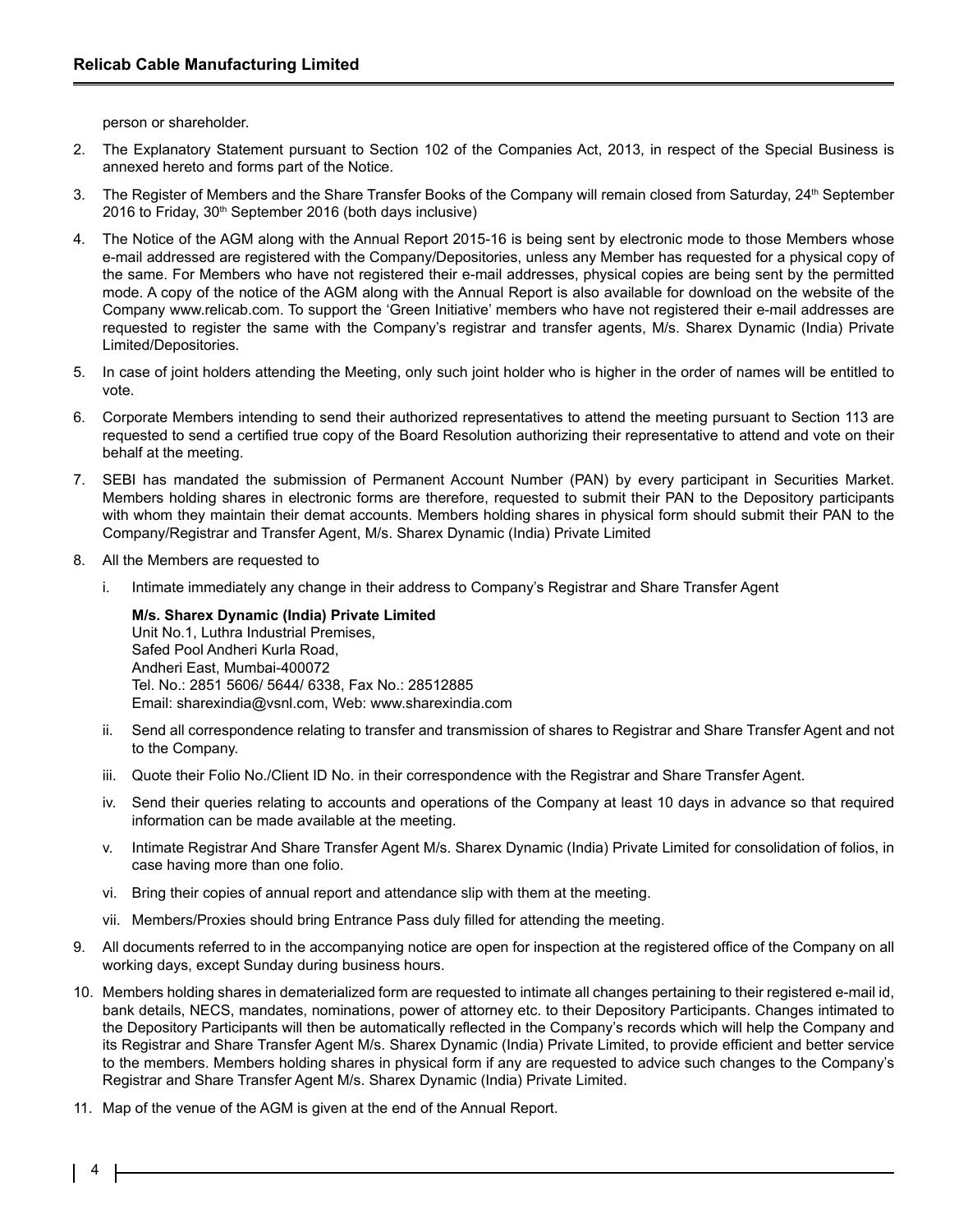#### 12. **Voting through electronic mode:**

- In compliance with provisions of Section 108 of the Companies Act, 2013, Rule 20 of the Companies (Management and Administration) Rules, 2014 as amended by the Companies (Management and Administration) Amendment Rules, 2015 and regulation 44 of the Securities and Exchange Board of India (Listing Obligations and Disclosure Requirements) Regulations 2015 (Listing Regulations), the Company is pleased to provide members facility to exercise their right to vote on resolutions proposed to be considered at the Annual General Meeting (AGM) by electronic means and the business may be transacted through e-Voting Services. The facility of casting the votes by the members using an electronic voting system from a place other than venue of the AGM ("remote e-voting") will be provided by National Securities Depository Limited (NSDL).
- The facility for voting through ballot paper shall be made available at the AGM and the members attending the meeting who have not cast their vote by remote e-voting shall be able to exercise their right at the meeting through ballot paper.
- The members who have cast their vote by remote e-voting prior to the AGM may also attend the AGM but shall not be entitled to cast their vote again.
- The remote e-voting period commences on 27<sup>th</sup> September, 2016 (9:00 am) and ends on 29<sup>th</sup> September, 2016 (5:00 pm). During this period members' of the Company, holding shares either in physical form or in dematerialized form, as on the cut-off date of 23<sup>rd</sup> September, 2016, may cast their vote by remote e-voting. The remote e-voting module shall be disabled by NSDL for voting thereafter. Once the vote on a resolution is cast by the member, the member shall not be allowed to change it subsequently.
- The process and manner for remote e-voting are as under:
	- A. In case a Member receives an email from NSDL [for members whose email IDs are registered with the Company/ Depository Participants(s)] :
		- i. Open email and open PDF file viz; "Relicab remote e-voting.pdf" with your Client ID or Folio No. as password. The said PDF file contains your user ID and password/PIN for remote e-voting.

#### **Please note that the password is an initial password.**

- ii. Launch internet browser by typing the following URL: https://www.evoting.nsdl.com/
- iii. Click on Shareholder Login
- iv. Put user ID and password as initial password/PIN noted in step (i) above. Click Login.
- v. Password change menu appears. Change the password/PIN with new password of your choice with minimum 8 digits/characters or combination thereof. Note new password. It is strongly recommended not to share your password with any other person and take utmost care to keep your password confidential.
- vi. Home page of remote e-voting opens. Click on remote e-voting: Active Voting Cycles.
- vii. Select "EVEN" of "RELICAB CABLE MANUFACTURING LIMITED".
- viii. Now you are ready for remote e-voting as Cast Vote page opens.
- ix. Cast your vote by selecting appropriate option and click on "Submit" and also "Confirm" when prompted.
- x. Upon confirmation, the message "Vote cast successfully" will be displayed.
- xi. Once you have voted on the resolution, you will not be allowed to modify your vote.

Institutional shareholders (i.e. other than individuals, HUF, NRI etc.) are required to send scanned copy (PDF/JPG Format) of the relevant Board Resolution/ Authority letter etc. together with attested specimen signature of the duly authorized signatory(ies) who are authorized to vote, to the Scrutinizer through e-mail to swapneel@spassociates. co with a copy marked to evoting@nsdl.co.in

- B. In case a Member receives physical copy of the Notice of AGM [for members whose email IDs are not registered with the Company/Depository Participants(s) or requesting physical copy] :
	- i. Initial password is provided as below/at the bottom of the Attendance Slip for the AGM:

| <b>EVEN (Remote e-voting Event</b><br>Number) | <b>USER ID</b> | <b>PASSWORD/PIN</b> |
|-----------------------------------------------|----------------|---------------------|
|                                               |                |                     |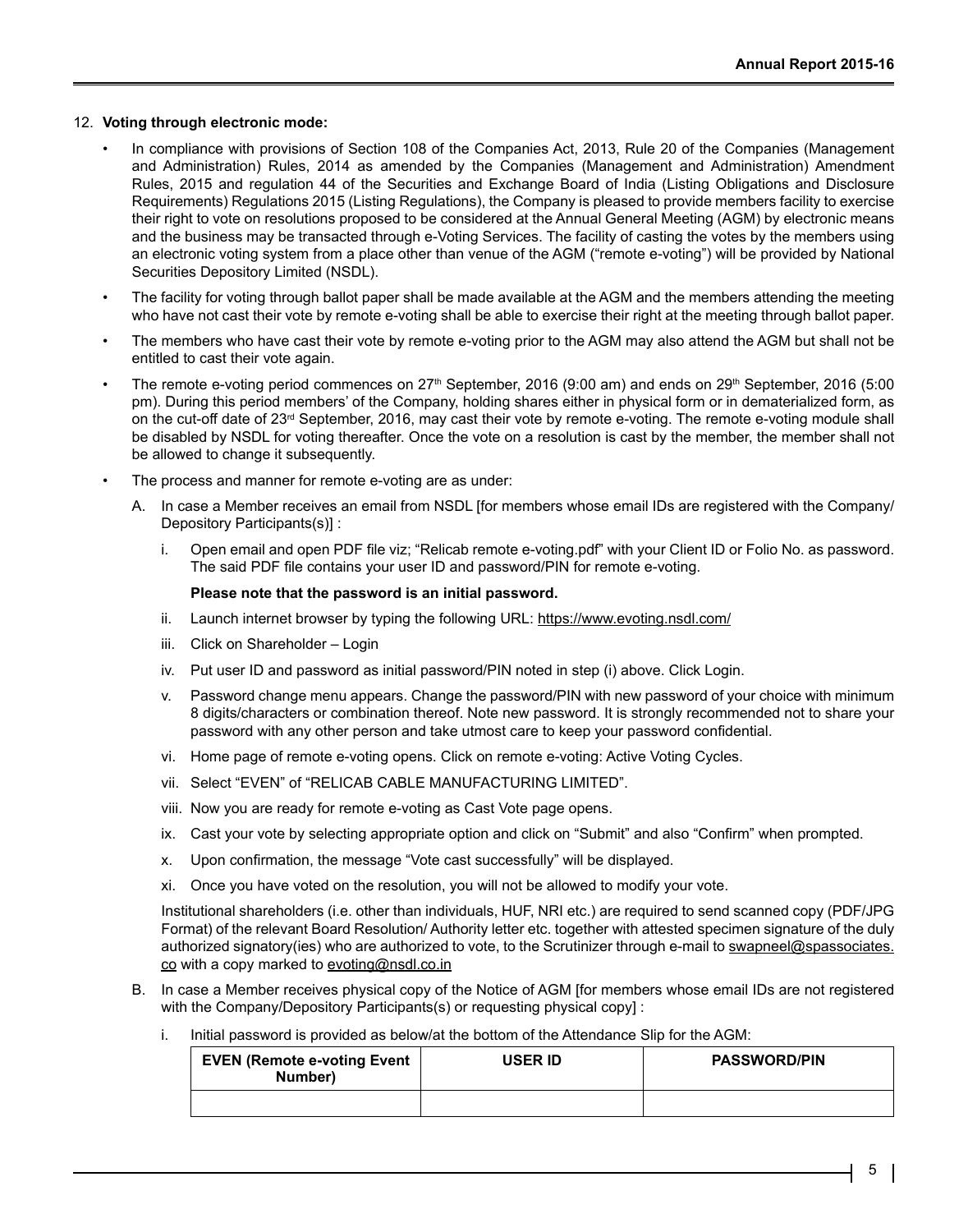- ii. Please follow all steps from Sl. No. (ii) to Sl. No. (xii) above, to cast vote.
	- In case of any queries, you may refer the Frequently Asked Questions (FAQs) for Members and remote e-voting user manual for Members available at the downloads section of www.evoting.nsdl.com or call on toll free no.: 1800-222-990.
	- If you are already registered with NSDL for remote e-voting then you can use your existing user ID and password/PIN for casting your vote.
	- l You can also update your mobile number and e-mail id in the user profile details of the folio which may be used for sending future communication(s).
	- The voting rights of members shall be in proportion to their shares of the paid up equity share capital of the Company as on the cut-off date of 23<sup>rd</sup> September, 2016.
	- Any person, who acquires shares of the Company and become member of the Company after dispatch of the notice and holding shares as of the cut-off date i.e.  $23<sup>rd</sup>$  September, 2016, may obtain the login ID and password by sending a request at evoting@nsdl.co.in or Issuer/RTA.

However, if you are already registered with NSDL for remote e-voting then you can use your existing user ID and password for casting your vote. If you forgot your password, you can reset your password by using "Forgot User Details/Password" option available on www.evoting.nsdl.com or contact NSDL at the following toll free no.: 1800-222-990.

- l A member may participate in the AGM even after exercising his right to vote through remote e-voting but shall not be allowed to vote again at the AGM.
- A person, whose name is recorded in the register of members or in the register of beneficial owners maintained by the depositories as on the cut-off date only shall be entitled to avail the facility of remote e-voting as well as voting at the AGM through ballot paper.
- l M/s. Shah Patel & Associates, Practicing Company Secretaries, have been appointed as Scrutinizers to scrutinize the voting and remote e-voting process in a fair & transparent manner.
- l The Chairman shall, at the AGM, at the end of discussion on the resolutions on which voting is to be held, allow voting with the assistance of scrutinizer, by use of "Ballot Paper" for all those members who are present at the AGM but have not cast their votes by availing the remote e-voting facility.
- l The Scrutinizer shall, after the conclusion of voting at the AGM, first count the votes cast at the meeting and thereafter unblock the votes cast through remote e-voting in the presence of at least two witnesses, not in the employment of the Company, and shall submit within 48 hours of the conclusion of the AGM, a Consolidated Scrutinizer's Report of the total votes cast in favour or against, if any, to the Chairman or a person authorized by him / her in writing, who shall countersign the same and declare the result of the voting forthwith.
- l The Results declared alongwith the report of the Scrutinizer shall be placed on the website of the Company www.relicab.com and on the website of NSDL immediately after the declaration of result by the Chairman or a person authorized by him in writing. The results shall also be immediately forwarded to the BSE Limited, Mumbai.
- 13. The Company has listed its shares on the SME Platform of Bombay Stock Exchange Limited on March 22, 2016. The listing fees till date have been paid.

**By Order of the Board of Directors For Relicab Cable Manufacturing Limited**

#### **Registered Office:**

57/1, (4-B) Benslore Industrial Estate Dunetha, Daman - 396210 (U. T) **CIN**: U27201DD2009PLC004670

 **Suhir Shah Place: Mumbai Managing Director & CFO Date: August 30, 2016 DIN-02420617 DIN-02420617** 

6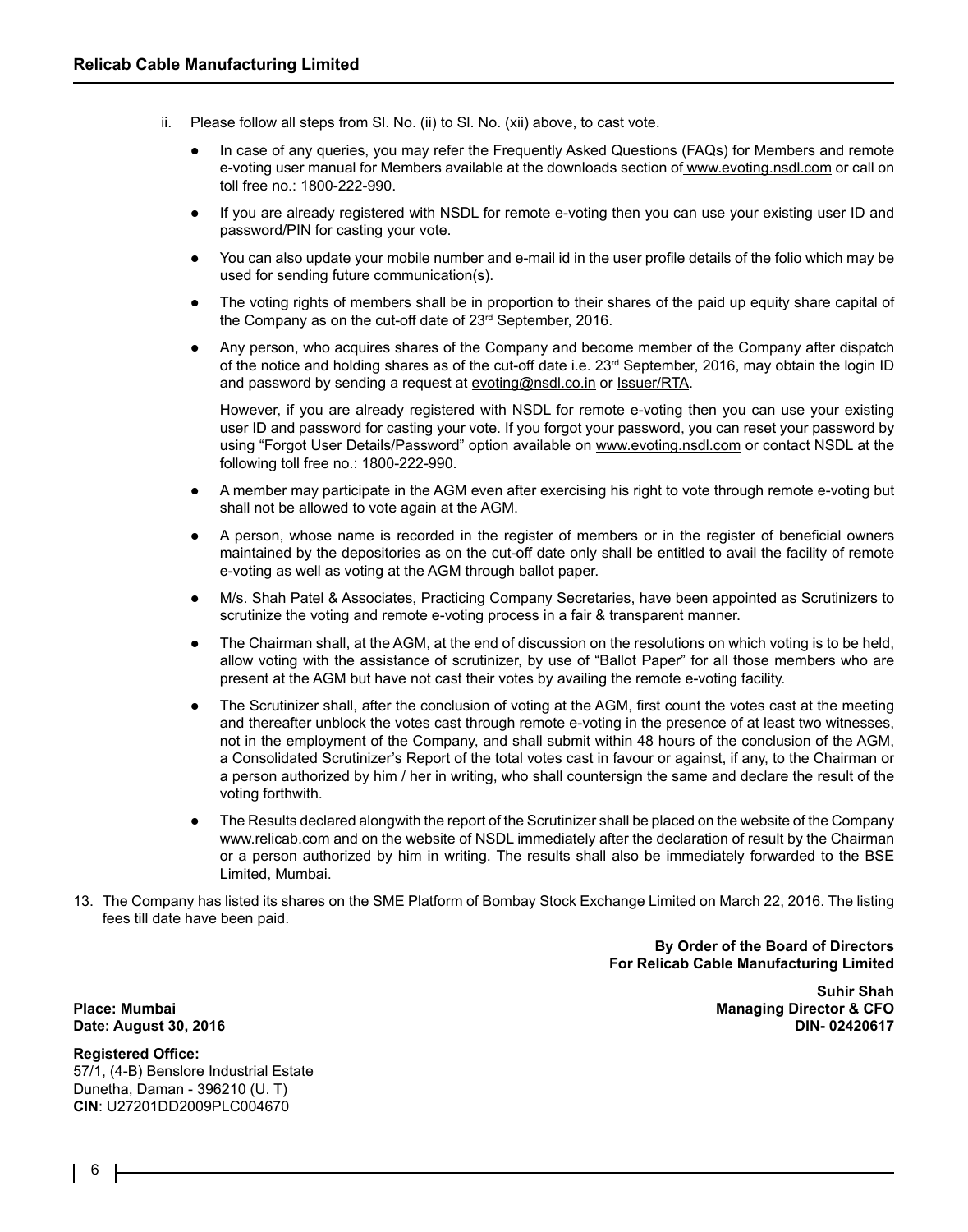#### **EXPLANATORY STATEMENT AS REQUIRED UNDER SECTION 102 OF THE COMPANIES ACT, 2013.**

The following Explanatory Statement sets out all material facts relating to the business mentioned under Item No. 3 of the accompanying Notice dated 28th May, 2016.

#### **Item No. 3:**

M/s. D. K. Vora & Co., the Statutory Auditors had resigned from the office of the Statutory Auditors of the company w.e.f. April 18, 2016, due to their disqualification as per the SEBI (Listing Obligations and Disclosures Requirement) Regulation, 2015, as per Regulation 33(3) of the SEBI (Listing Obligations and Disclosures Requirement) Regulation, 2015, only an auditor who has subjected himself to the peer review process of the Institute of Chartered Accountants of India (ICAI) can issue audit/limited review report that need to be submitted to stock exchange on half yearly/annual basis. The Board of Directors of the Company had given M/s. D. K. Vora & Co., the Statutory Auditors of the Company a period of 15 days to go through the peer review process of the Institute of Chartered Accountants of India (ICAI) but instead they resigned from the office of the Statutory Auditors of the Company w.e.f. April 18, 2016.

Thereafter the Board of Directors of the Company at their meeting held on April 22, 2015 had appointed M/s. A. B. Modi & Associates as the Statutory Auditors of the Company to fill in the casual vacancy cased due to resignation of M/s. D. K. Vora & Co. and for conducting the audit for the year 2015-16. As M/s. A. B. Modi & Associates has been through the peer review process by the Institute of Chartered Accountants of India (ICAI) and they are eligible for conducting the audit for the year 2015-16, so the Board of Directors of the Company had appointed M/s. A. B. Modi & Associates for conducting the audit for the year 2015-16.

Thereafter the Members of the Company at their meeting held on July 21, 2016 had appointed M/s. A. B. Modi & Associates as the Statutory Auditors of the Company to fill in the casual vacancy, from the conclusion of Extra-ordinary General Meeting until the conclusion of the ensuing Annual General Meeting.

M/s. A. B. Modi & Associates have given their consent to be appointed as the Statutory Auditors of the Company. They have submitted a certificate in terms of the Rule 4 of the Companies (Audit and Auditors) Rules, 2014 and confirmed their eligibility for appointment in terms of the applicable provisions of the Companies Act, 2013, read with the applicable rules made under the Companies Act, 2013 (including any statutory modification(s) or reenactment thereof for the time being in force). They have also confirmed that they are not disqualified for appointment under the applicable provisions of the Companies Act, 2013.

M/s. A. B. Modi & Associates will hold office from the conclusion of this AGM till the conclusion of the sixth consecutive AGM (with the meeting wherein such appointment has been made being counted as the first meeting), subject to the ratification of the appointment by the members of the Company at every AGM after this AGM, at a remuneration as may be recommended by the Audit Committee and fixed by the Board of Directors of the Company in addition to out of pocket expenses as may be incurred by them during the course of the audit.

Relevant documents are open for inspection at the Registered Office of the Company during business hours on any working day of the Company without payment of fee.

None of the Directors, Key Managerial Personnel of the Company or their relatives are concerned or interested, financially or otherwise, in the resolution set out at Item No. 3 of the notice. The Board of Directors recommends the Ordinary Resolution set out at Item No. 3 of the notice for approval by the members.

#### **Item No. 4:**

Pursuant to Section 94(1) of the Companies Act, 2013, ('the Act') the registers required to be kept and maintained by a Company under section 88 of the Act, such as the Register of Members and Index of Members and other related documents including copies of the annual return filed under Section 92 of the Act shall be kept at the registered office of the Company.

Such registers or copies of annual return may also be kept at any other place in India if approved by a special resolution passed at a general meeting of the Company. Such or copies of annual return may also be kept at the Company's Mumbai Office at 207, Sahakar Bhavan, Kurla Inds. Estate, L.B.S. Marg, Ghatkopar (West), Mumbai-400086, Maharashtra.

Hence, the approval of the Members is sought in terms of Section 94 (1) of the Act, for keeping the aforementioned Registers and documents at the Company's Mumbai Office as stated in the resolution.

The Board of Directors recommends this resolution as a Special Resolution for the approval of the Members.